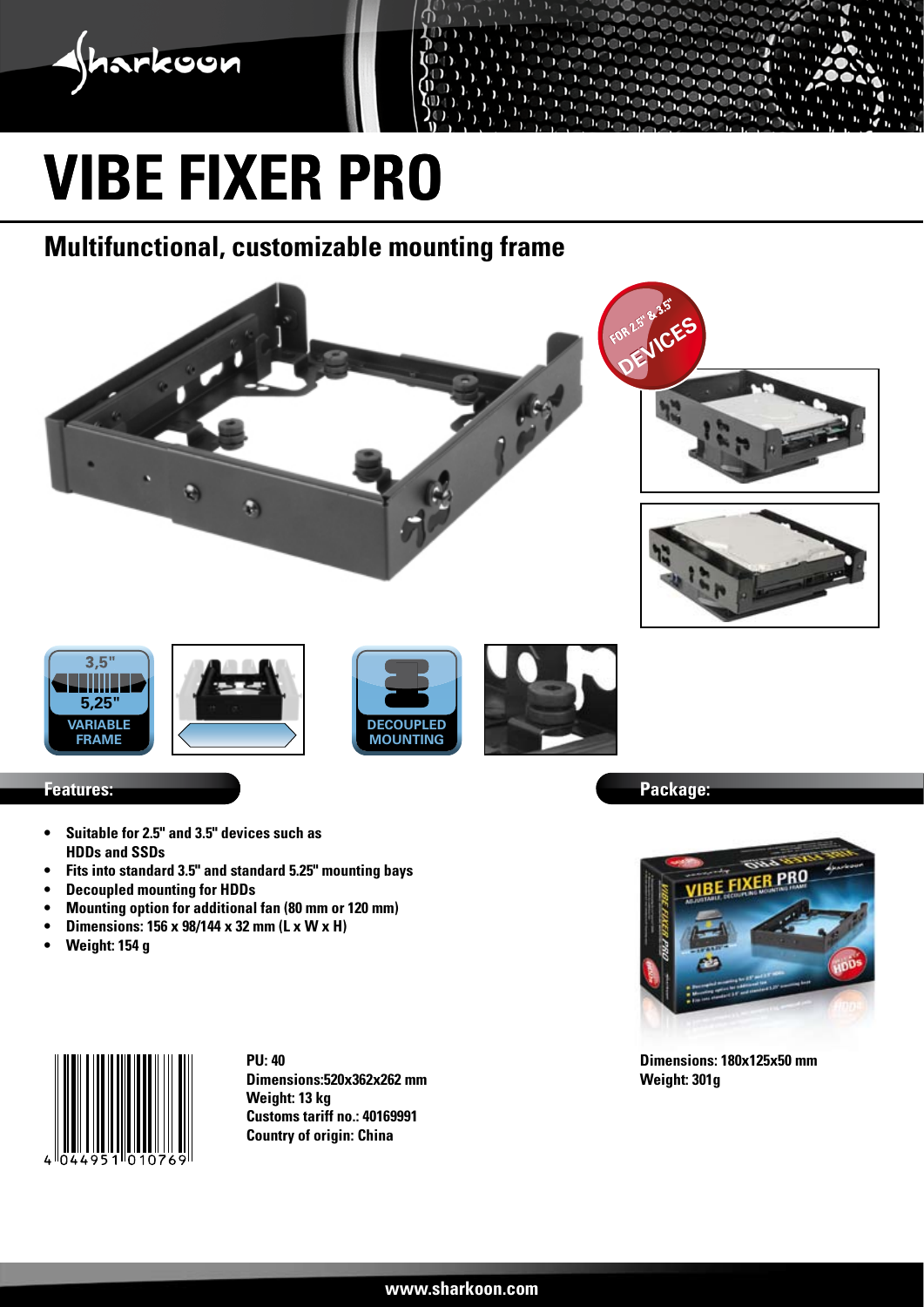

## **vibe fixer pro**

#### **Package contents:**

- **• Mounting frame "Vibe Fixer Pro"**
- **• 8x decouplers**
- **• 2x fixation rails**
- **• 4x fan screws**
- **• 4x metal washers**
- **• 4x rubber bolts for fan mounting**
- **• 4x fixation screws for mounting frame (3 mm, fine thread)**
- **• 4x mounting screws for mounting frame (15 mm, fine thread)**
- **• 4x mounting screws for 2.5" HDDs (12.5 mm, fine thread)**
- **• 4x mounting screws for 3.5" HDDs (13 mm, coarse thread)**
- **• Manual**

#### **Examples of use:**

#### **3.5" mode:**



**5.25" mode:**









**2.5" HDD OR SSD**



**Decoupled HDD mounting**





**2.5" HDD OR SSD**





#### **www.sharkoon.de**